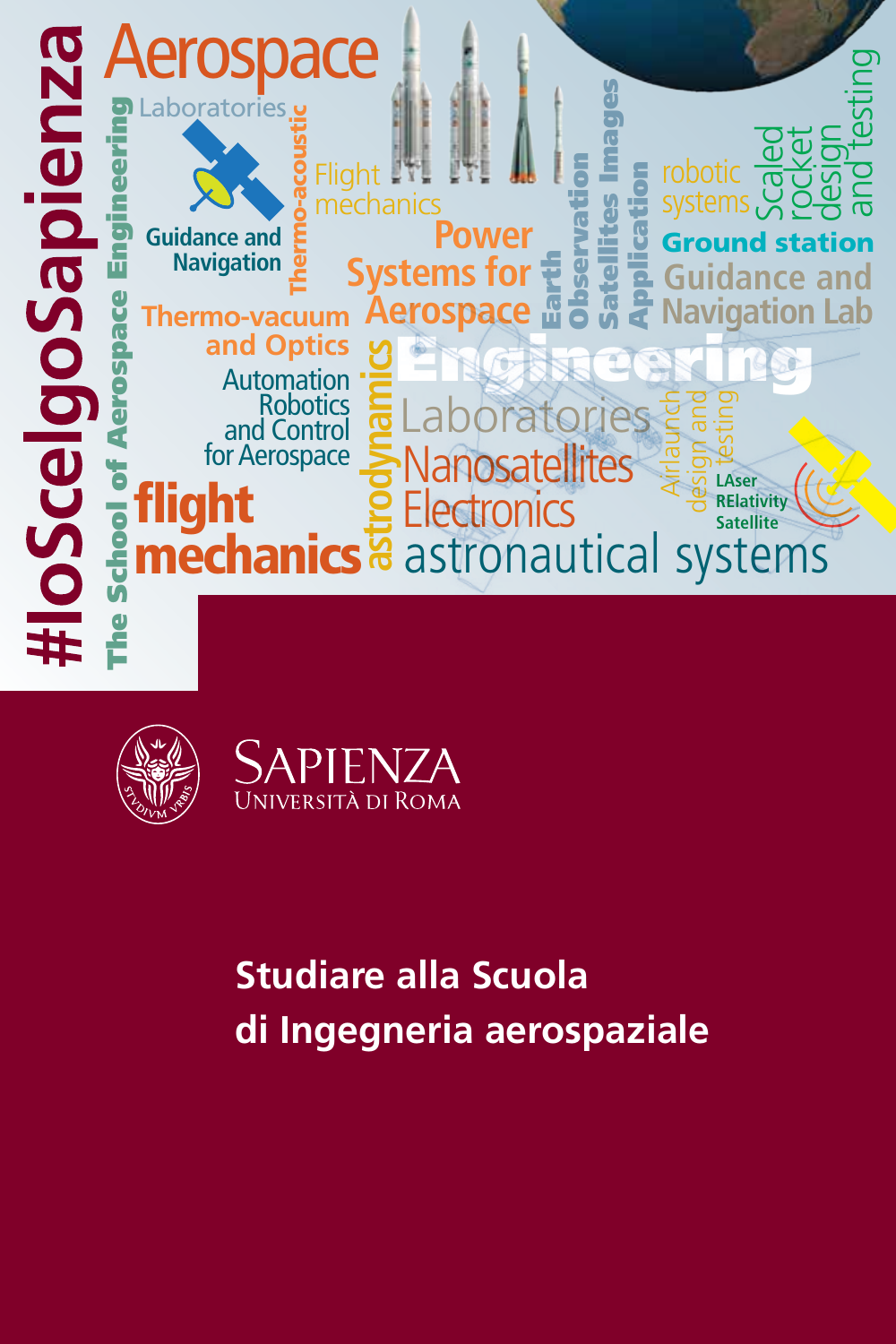

# **Studying at the School of Aerospace Engineering**

The School of Aerospace Engineering at Sapienza University of Rome is one of the oldest academic institutions worldwide in the field of aerospace engineering. It was founded in 1926 as School of Aeronautical Engineering for promoting progress in aeronautical science and art. Since then, peculiar features of the School have been multidisciplinary approach and close connection between research and teaching; in fact, besides standard technical subjects, the study program soon included aeronautical biology and medicine; moreover, intense lab activity has constantly led to close connections between teaching, research and technological progress. Soon after the School's foundation, its faculty could use large laboratories located at Guidonia near Rome where they achieved very important results in aeronautical design, in development of seaplanes, and in studies on hypersonic aerodynamics.

Starting from the 1960's the School's activities began focusing mainly on astronautics, and in 1963 the School's name changed into School of Aerospace Engineering. Professors and technicians of the School designed and manufactured the satellites of the San Marco series. Thanks to the launch of the first satellite of the series, in 1964 Italy became the third nation in the world, after USA and USSR, to inject its own satellite in orbit. In 1962 the School set-up a launch platform near Malindi, Kenya that has been used without any launch failure till 1988. In 1997 the School started an educational program called UniSat, which consisted in having students design and manufacture satellites; each UniSat satellite was launched into space by a Russian-Ukrainian rocket called Dnepr every two years that corresponds to the length of the study program offered by the School. Thanks to the UniSat series and to other later satellites made at the School, called Edusat, Lares, and TigriSat, the School launched into space eight satellites in the last fifteen years, and has become a worldwide flagship institution in astronautics.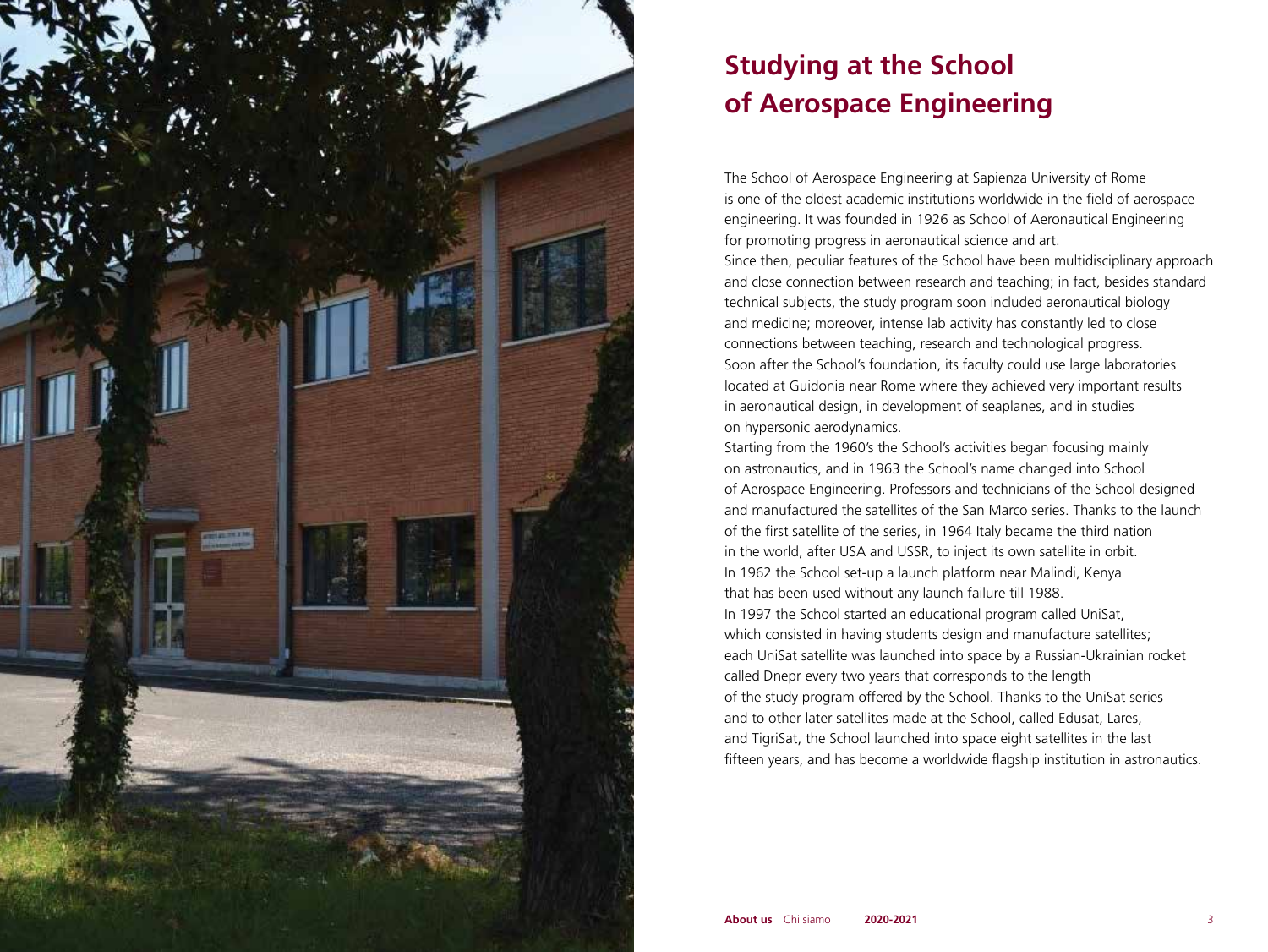# **Special Master of Aerospace Engineering**

The School offers the Special Master of Aerospace Engineering, which is for students having a university degree in any engineering discipline. It is a two-year program; however, it reduces to a one-year program for students with a master degree (or an equivalent degree) in the area of aerospace engineering. The whole special Master is taught in English. The educational project of the Special Master of Aerospace Engineering pushes students towards practical projects. Each year a board composed by School's professors, staff of the Italian Ministry of Defense, and staff from aerospace companies proposes practical projects to students in fields such as manufacturing of nano and micro satellites, space robotics, space science and biological experiments, space guidance, navigation and control and advanced space materials.

A thesis must be submitted at the end of the study program and defended in front of a committee made of faculty members, aerospace professionals, and industry representatives. The first semester starts on September 24, 2020 and ends on December 22, 2020. The second semester starts on February 24, 2021 and ends on June 18, 2021.

For further info please visit the link: https://web.uniroma1.it/scuolaingegneriaaerospaziale/iscrizione/application https://it-it.facebook.com/SpaceSapienza/ https://twitter.com/spacesapienza

#### **Curriculum (academic year 2020-2021)**

| <b>First year</b>                                                            | <b>Credits</b> |
|------------------------------------------------------------------------------|----------------|
| Mandatory courses                                                            |                |
| Astrodynamics                                                                | q              |
| Satellites remote sensing: acquisition system<br>and data processing methods | q              |
| Design of space vehicles                                                     | q              |
| Fundamentals of space systems                                                | 12             |

### Choose three out of the following seven courses Life support systems for planetary exploration 6

| Life support systems for planetary exploration  |   |  |  |
|-------------------------------------------------|---|--|--|
| Numerical modeling of space structures          |   |  |  |
| Orbit determination                             | 6 |  |  |
| Fundamentals of electronics                     | 6 |  |  |
| Control systems for aerospace engineering       | 6 |  |  |
| Electrical power systems for space exploration  | 6 |  |  |
| Electronics for space telecommunication systems | 6 |  |  |
|                                                 |   |  |  |

| 9<br>12<br>6<br>6<br>6<br>6<br>6<br>6<br>6<br>6<br>6<br>6<br>6<br>6<br>6<br>6<br>6<br>6<br>6<br>24 | <b>Second year</b>                                                  | <b>Credits</b> |
|----------------------------------------------------------------------------------------------------|---------------------------------------------------------------------|----------------|
|                                                                                                    | Mandatory courses                                                   |                |
|                                                                                                    | Advanced topics in aerospace engineering                            |                |
|                                                                                                    | Design of electronic systems for space                              |                |
|                                                                                                    | Stages                                                              |                |
|                                                                                                    | Choose one out of the following four courses                        |                |
|                                                                                                    | Advanced control of space vehicles                                  |                |
|                                                                                                    | Optimal control and game theory in flight mechanics                 |                |
|                                                                                                    | Space exploration robotic systems                                   |                |
|                                                                                                    | Space technology                                                    |                |
|                                                                                                    | Choose one out of the following twelve courses                      |                |
|                                                                                                    | Electromagnetic compatibility in aerospace systems                  |                |
|                                                                                                    | Fundamentals of nuclear engineering for astronautics                |                |
|                                                                                                    | Hybrid propulsion and new launch systems                            |                |
|                                                                                                    | Flight mechanics of launch and reentry systems                      |                |
|                                                                                                    | Law in space activities                                             |                |
|                                                                                                    | Dual use of space systems                                           |                |
|                                                                                                    | Radar telemetry for astronautics                                    |                |
|                                                                                                    | Space debris                                                        |                |
|                                                                                                    | Aerodynamics of continuous and rarefied flows                       |                |
|                                                                                                    | Thermal control and thermomechanical interactions in space vehicles |                |
|                                                                                                    | Theory and operations of formation flying                           |                |
|                                                                                                    | Low thrust propulsion                                               |                |
|                                                                                                    | Final dissertation                                                  |                |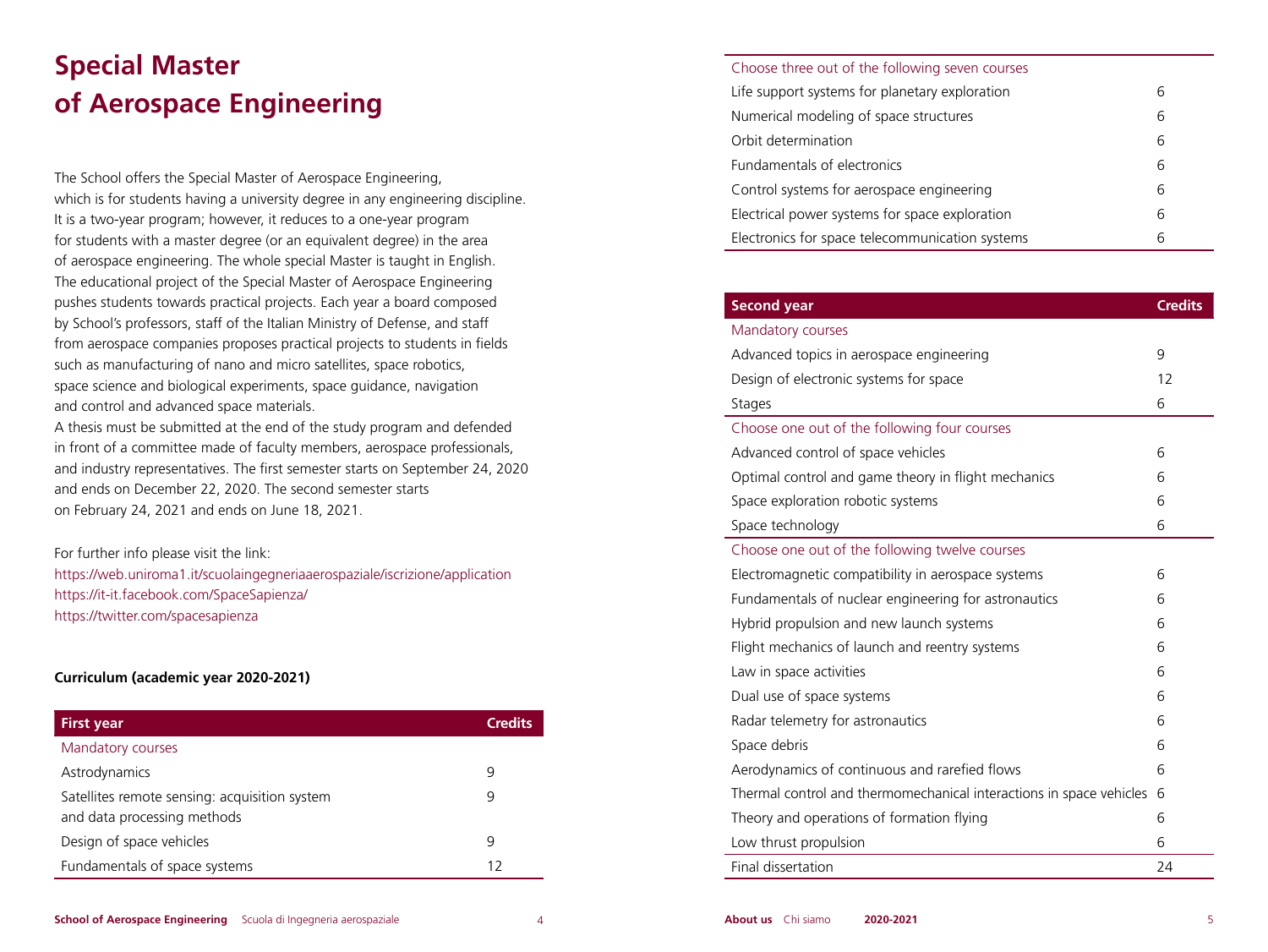# **Laboratories**

The courses and projects include activities carried on at the following laboratories:

| AerosPower - Power Systems for Aerospace Lab                                  |    |  |  |  |
|-------------------------------------------------------------------------------|----|--|--|--|
| Arca - Automation Robotics and Control for Aerospace Lab                      |    |  |  |  |
| $\triangleright$ Eosial – Earth Observation Satellites Images Application Lab | 9  |  |  |  |
| $\blacktriangleright$ Flight mechanics lab                                    | 10 |  |  |  |
| ▶ Guidance and Navigation Lab                                                 | 12 |  |  |  |
| $\triangleright$ Nanosatellites Electronics Lab                               |    |  |  |  |
| Thermo-vacuum and Optics Lab                                                  |    |  |  |  |
| Plejades                                                                      | 15 |  |  |  |
| ▶ Human Factor Lab                                                            | 16 |  |  |  |
|                                                                               |    |  |  |  |

In addition, the School's facilities include:

|  |  |  | A ground station for tracking and commanding satellites |  |
|--|--|--|---------------------------------------------------------|--|
|--|--|--|---------------------------------------------------------|--|





### **AerosPower Lab**

AerosPower (Aerospace Power) is a laboratory of electronics mainly committed to investigate and produce power systems for aerospace vehicles. Advanced and original solutions are developed for applications in launchers, spacecrafts, rovers, and aircraft. The research and development activities are carried out at different levels:

- **System** The activities at a system level are intended to develop leading-edge configurations for generation and management of on-board power in specific missions and particular types of vehicle. Recent noteworthy applications include: space tug, rover for moon exploration, spacecraft with electric propulsion for the inner Solar System, propulsion by electro-dynamic tether;
- **Subsystem** Subsystems are developed for on-board power management and distribution. Recent achievements comprise: solar Arrays and complete power conversion management units per rovers, micro- and nano- satellite as well as hybrid power sources for pulsed loads in launchers and power units for aircrafts. Systems for wireless power transfer are investigated too;
- **Circuit** At a circuit level the activities are intended to study leading-edge design techniques for power converters, for their controllers as well as for protection devices, suitable for the typical harsh requirements in terms of reliability, efficiency, lightness and compactness, as well as for electro magnetic compatibility.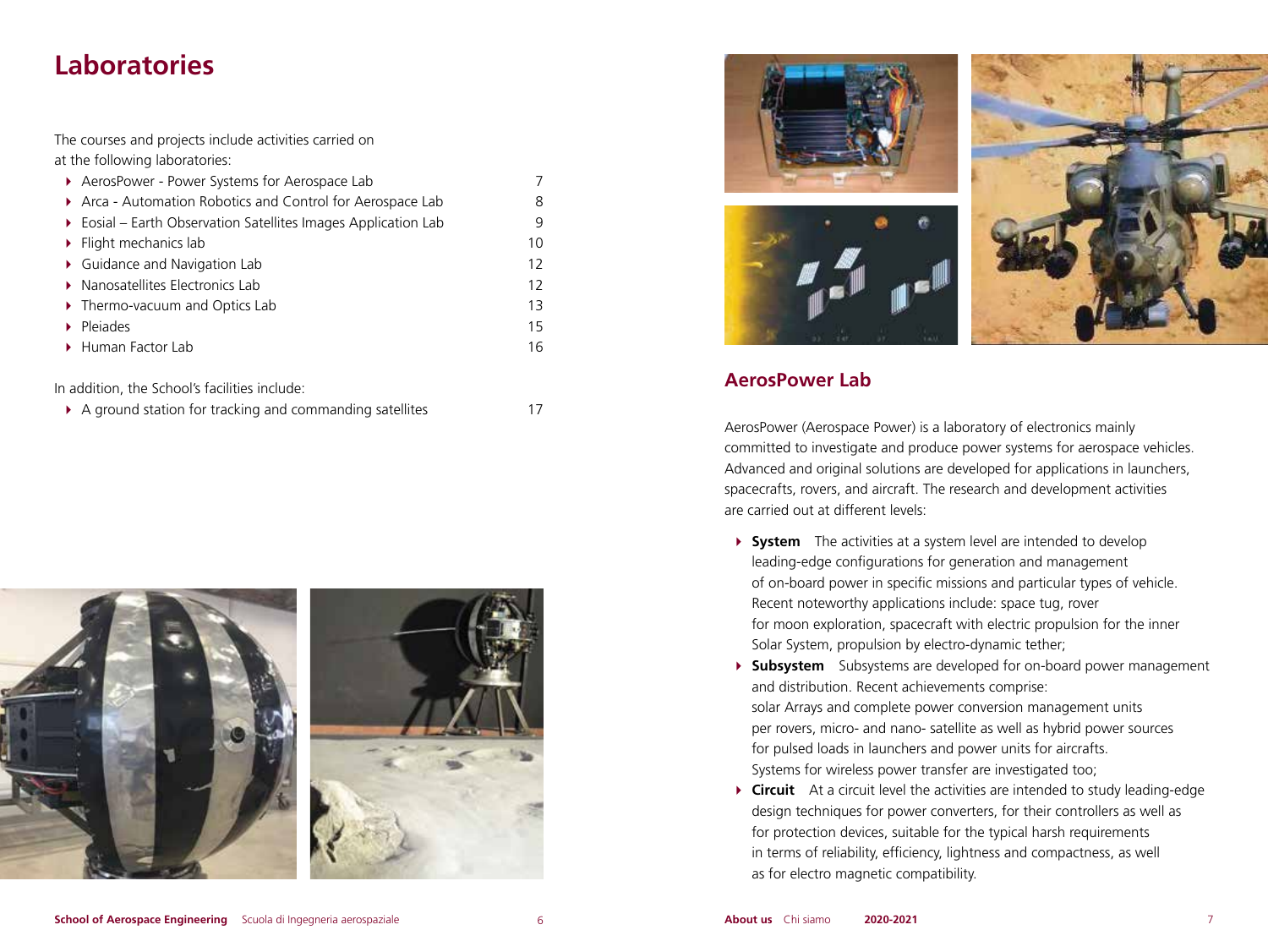## **Arca Lab**

The Laboratory of Automation, Robotics and Controls for Aerospace - ARCAlab

of the School of Aerospace Engineering, conducts its research and experimentation activities in the fields of robotic aerospace systems and control of space vehicles. ARCAlab has collaboration with Asi, Esa and national and international aerospace companies and research institutes. The students are involved in the laboratory activities in the framework of research projects.

The laboratory has a facility with a simulated lunar surface and a moving frame to test algorithms for the autonomous landing of interplanetary probes and the rendez-vous and docking maneuvers. Moreover, the experimentation activities involve the guidance, navigation and control of mobile robots for the planetary exploration, and the developing of prototypes of sensors and actuators for the control of space vehicles.









## **Eosial Lab**

The Eosial - Earth Observation Satellite Images Application Lab is a lab of remote sensing satellite images is dedicated to develop innovative applications through the use of optical remote sensing data (multiand hyper-spectral) and SAR, integrated with GIS analysis. The areas of interest include: the monitoring of fires, monitoring of volcanic eruptions, the study of oil spills, monitoring of agricultural areas and precision agriculture, the development of applications related to safety issues (borders permeability, monitoring of refugee camps) and disaster management (dust storm, damage assessment, early warning, etc.).

The activities of the laboratory is oriented, in particular, to the development of automatic monitoring applications in 'real-time'. The laboratory is equipped with the software and hardware tools necessary for satellite images processing and an extensive archive of satellite images including images in low, high and very high spatial resolution, optical and radar.

The hardware equipment includes:

- acquisition system of the SEVIRI sensor on board the satellites of the series MSG (Meteosat Second Generation). The system also acquires resampled images within 1 km of the MODIS sensors, AVHRR and GOES geostationary satellites (USA) and HIMAWARI (Japan).
- FLIR thermocamera;
- C LAI 2200 Plant Canopy Analyzer (LI-COR 2012) and Dualex 4 A Force for estimating LAI (Leaf Area Index) and the content of chlorophyll and polyphenols in the leaves;
- drone esarotors (SAPR SF6) equipped with a multispectral camera MicaSense with 5 channels.













Eosial Satellite Image Acquisition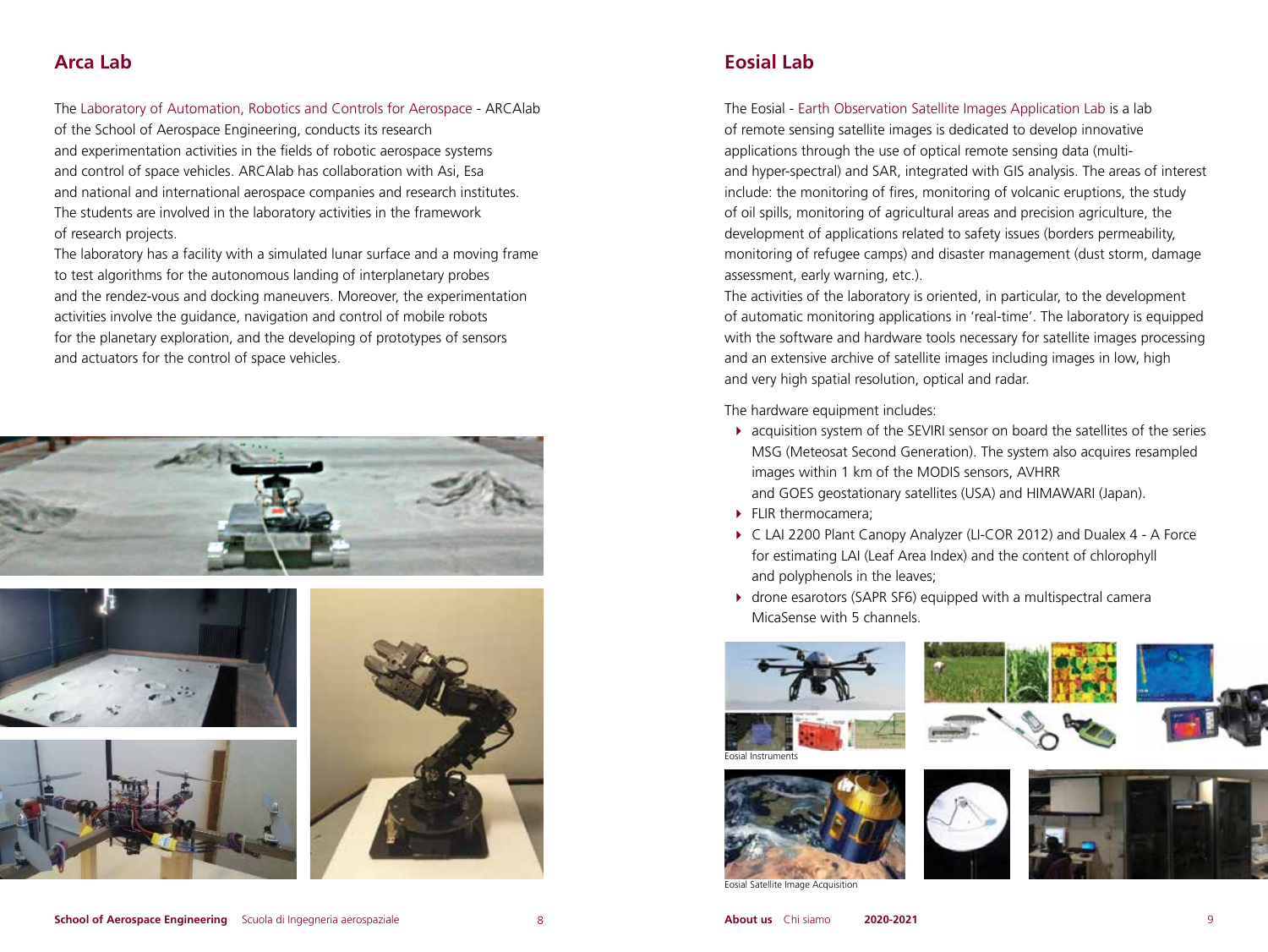## **Flight Mechanics Lab**

Flight Mechanics lab is dedicated to Prof. Michele Dicran Sirinian and is devoted to the design, manufacturing and test of scaled models of aerospace vehicles.

**Scaled aircraft design and testing** Scaled models are designed, manufactured and able to flight. From the flight data recorded on board (gyros, accelerometers, altimeters, pitot tubes, magnetometers) the aerodynamic properties (stability derivatives) of the vehicles are derived. The following scaled modes are in the lab:

- Dicran aircraft (original design, a 1/5 scaled model of an aircraft able to flight over Mars);
- ▶ Cessna (accurate reproduction of a 1/5 scaled model);
- ▶ C130 J (accurate reproduction of a 1/10 scaled model).

**Scaled rocket design and testing** Rocket design, manufacturing and launch is a part of the course "Flight Mechanics of Launch and Reentry Systems". As a consequence there are many scaled rockets in the ab with apogee capability ranging from 200 to 2000 meters of altitude. All rockets are endowed with navigation and attitude sensors (gyros, pitot tubes, altimeters, accelerometers, magnetic sensors, GPS antenna, microcamera). The rocket propellant is produced on the Lab and tested outdoor (see e.g. www.youtube.com/watch?v=fCUPcT8BGYI).





**Airlaunch design and testing** Flight test of separation between the C130 J and a 1/10 scaled model of a rocket able to inject a microsatellite in orbit, are performed to test the numerical models of airdrop, parachute extraction and stabilization, and evasion maneuvers.

**Cubesat manufacturing, design and testing** Structure and mechanical components of cubesat satellites are produced in the Lab by the available 3D printer and CNC machine. An integration room is available for Cubesat satellites integration (e.g. Tigrisat, launched on 2014). Attitude determination and control subsytems are tested by using a 3x3x3 meter Helmotz cage for the simulation of the Earth magnetic field on space, and an airbearing table to simulate absence of gravity.





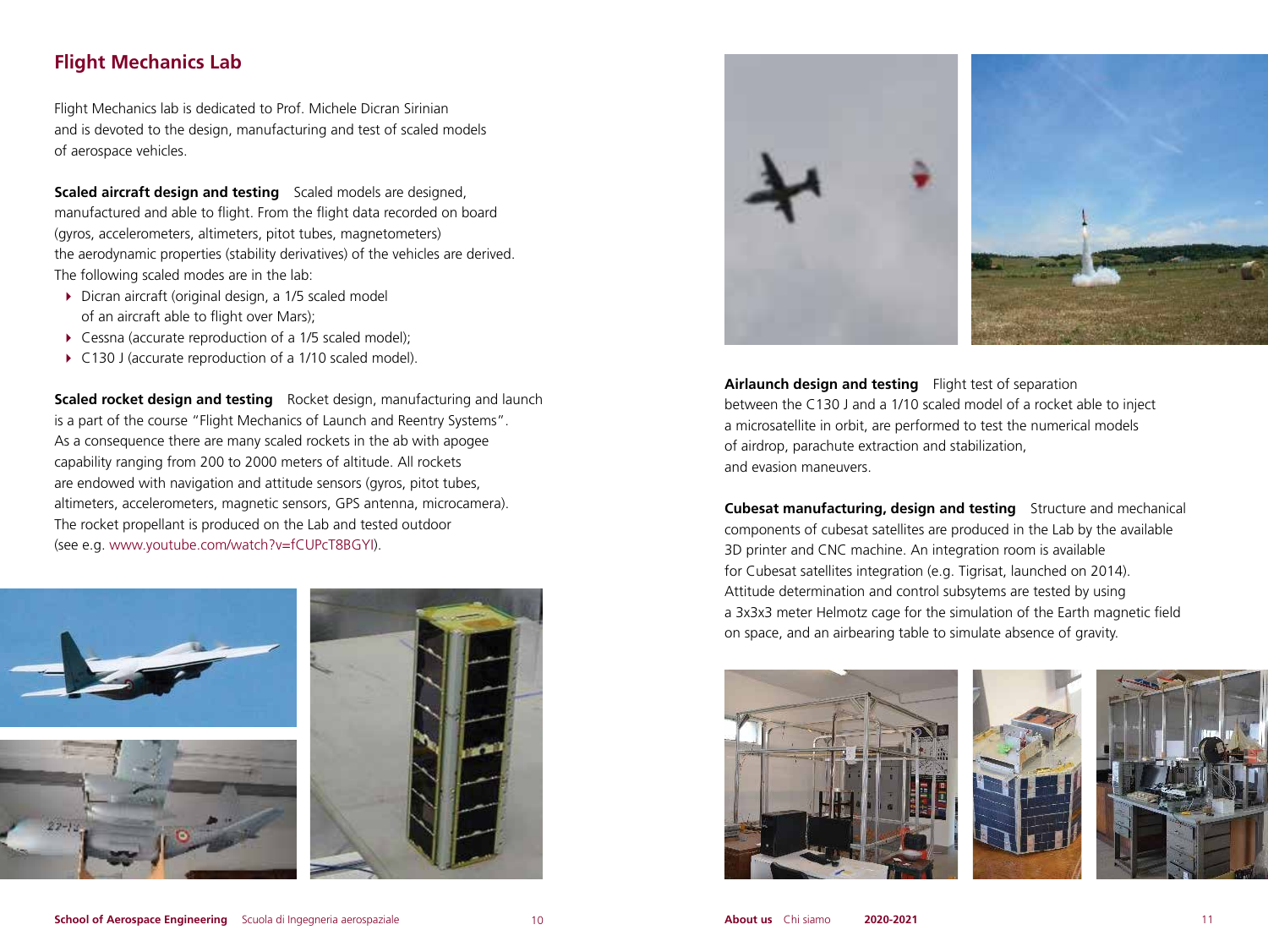

## **Guidance and Navigation Lab**

Research at the lab deals with the different aspects of the Guidance, Navigation and Control loop which is instrumental to all modern aerospace ventures. Applications of current activities include rendezvous and docking between spacecraft, grasping and deorbiting of space debris, command of rovers. Significant heritage on formation flying, large and deployable space systems and structures and swarm-like, behavioral controlled systems, Global Navigation Satellite Systems (GPS, Galileo), inertial and optical navigation is present. The lab stresses, whenever possible, real world testing with the available experimental setups. Students from different degree levels are deeply involved in research activities.





## **Nanosatellite Electronics Lab**

The Nanosatellites Electronics Lab is equipped with instrumentation for the design, simulation, test and prototyping of analog, digital and mixed signal electronic circuits for space applications. The activities carried out in the laboratory include the development of the flight software for the ABACUS on-board computer and the test of payload electronics developed at the School of Aerospace Engineering. The lab is also used for the didactic activities oriented to familiarize the students with the satellite electronics as well as with the lab instrumentation and procedures. The equipment of the lab includes a soldering workstation with ESD protection, low noise power supplies, waveform signal generators, oscilloscopes, spectrum analyzer, logic analyzer, programming tools for digital embedded systems and ESD protected working area.

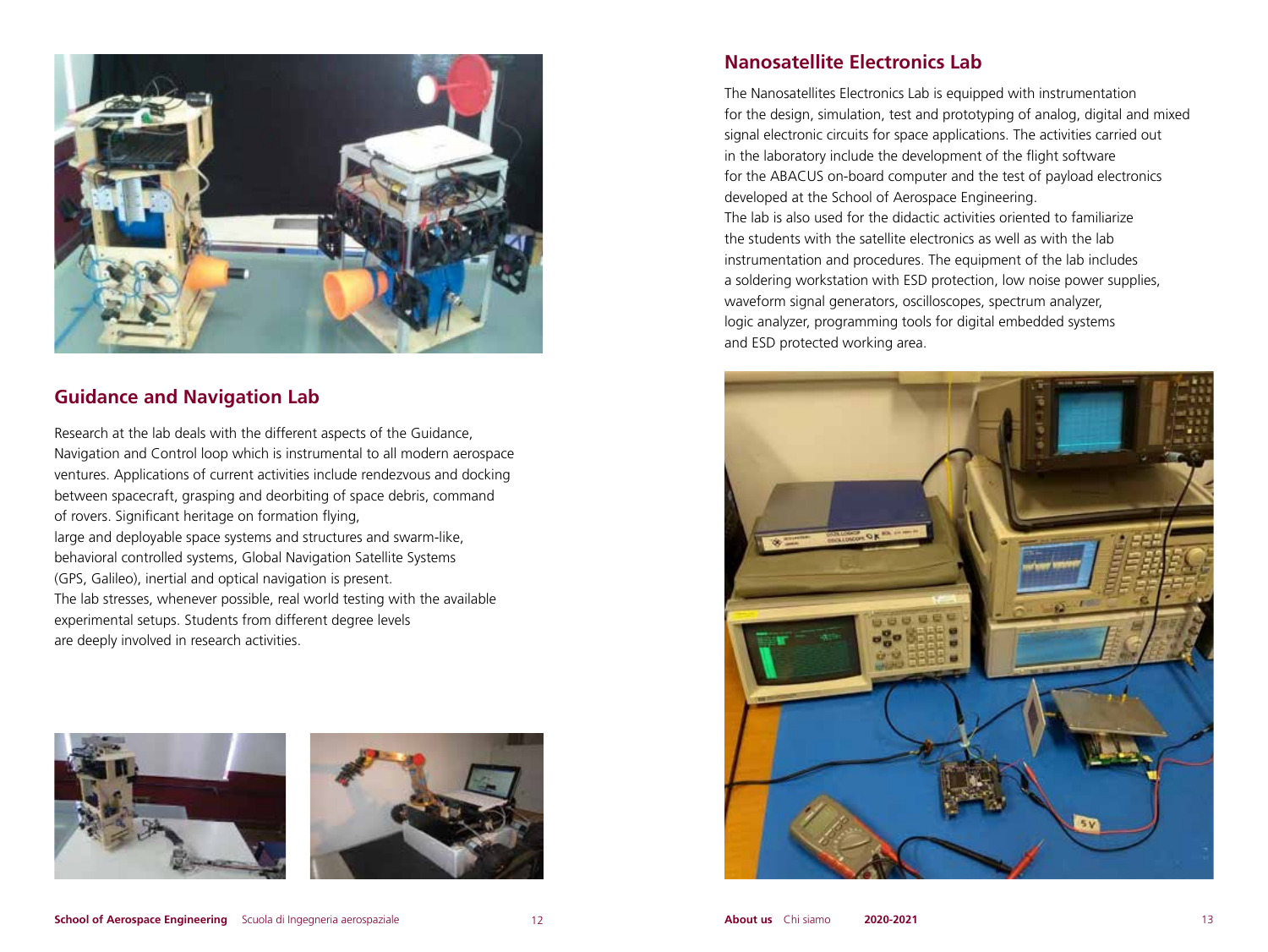### **Thermo-vacuum and Optics lab**

The thermo-vacuum and optics lab is one of the three main installations of the LARES-lab. The other two are the ISTARC center and the optical fiber lab described later in the document. All the labs are used both for research and educational purposes. The students will have the opportunities during the courses to see and operate the facilities. During the thesis more advanced activities and research will be performed by the students.





Fig. 1 Overview of the chamber Fig. 2 LARES specimen inside the chamber

**Thermovacuum chamber** It is small cubic thermo-vacuum chamber of 60x60x60 cm internal size, realized specifically for testing the cube corner reflectors of LARES satellite (Figure 1). It is capable of reaching very high vacuum conditions and it is suitable also for testing nanosatellites and small payloads in simulated space environment.

The chamber simulates radiation thermal exchanges toward deep space with nitrogen cooled shrouds and solar radiation with a Sun simulator lamp. Several tests of payloads and nanosatellites have been already performed in the LARES-lab, including the qualification tests of the LARES (LAser RElativity Satellite), CHAMP and GRACE laser retro-reflectors and the components of TIGRISat (the first Iraqi satellite) and EduSat. A high optical quality window allows to perform also tests of optical components in the simulated space environment. Several thermal sensors can be attached on the specimen as well as resistive heaters to control the specimen temperature (Figure 2). An optical circuit is available at the side of the chamber for testing components in air or under space simulated condition inside the thermo-vacuum chamber. A remote control of the thermovacuum chamber is in progress for allowing the students to control the tests in the thermovacuum chamber from home.

#### **ISTARC - International Space Time Analysis Research Centre**

ISTARC Lab was born for supporting LARES mission whose objective is to test frame-dragging predicted by the theory of general relativity. The Earth rotation drags spacetime and the orbital plane of satellites with it. The orbit determination of the LARES and LAGEOS satellites and the accurate

estimation of the classical perturbations acting on the satellites will allow to measure the node shift, produced by general relativity (Figure 3). ISTARC is also credited by NASA for providing the position of the LARES satellite to the International Laser Ranging Service (ILRS) for tracking the satellite. Since lasers have a very narrow light beam the target position need to be determined very accurately. Therefore the predictions (more technically known as Consolidated Prediction File or briefly CPF) have to be much more precise than the predictions, calculated using two-line elements, used for tracking satellites with radars. In Figure 4 are reported, as an example, the differences in meters between the predicted and the actual positions of LARES satellite in January 2015.





Fig. 3 LARES mission. The mission requires data from the three satellites plus the accurate determination of the Earth gravitational field obtained from the two GRACE satellites shown at center top of the figure in the left

Fig. 4 Comparison between predicted and real position of LARES sat

**Optical Fiber Strain Gauges** The use of fiber optic sensors and specifically of the so-called Fiber Bragg Gratings (FBGs) for structural health monitoring, are studied in the lab. Several applications have been performed on test items such as a sailing boat mast and a drop keel, with many sensors for acquiring deformation and shape in real time.

Students have the opportunity to operate the mast and the keel installations during the courses at the School of Aerospace Engineering.

The interrogation system is a 4 channell interrogator with a wide band (1510–1590 nm) and 1 kHz data acquisition frequency.







Fig. 5 Sailing Mast and drop keel used for real time monitoring with FBG sensors Fig. 6 Fiber optic gauges on a blade

Fig. 7 Fiber optic sensors interrogation system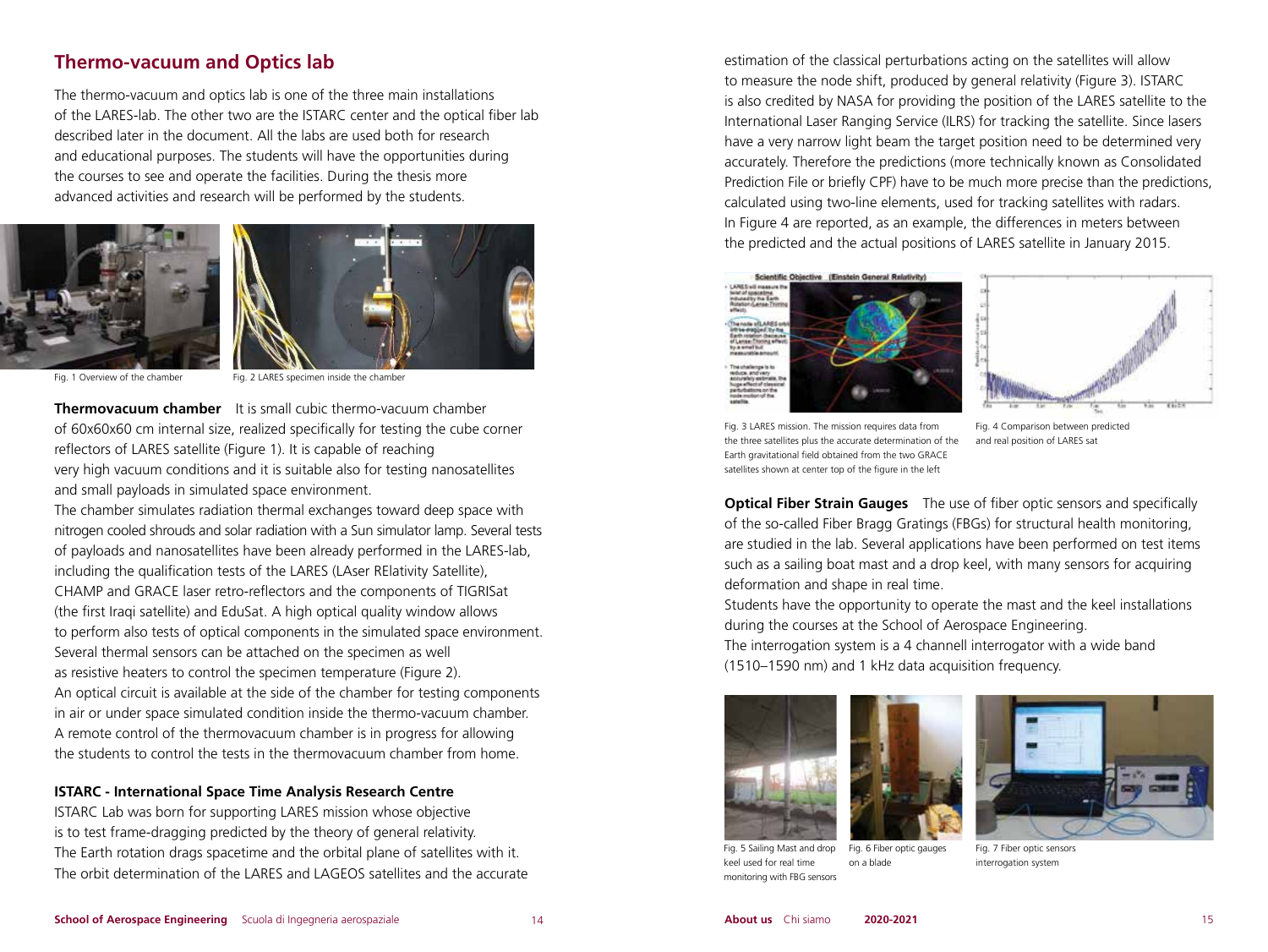## **Pleiades**

The Pleiades - Prototyping Lab for Evaluation and Integration of Analytical Devices with Embedded Sensors is devoted to the design, fabrication and test of microfluidic lab-on-chip systems with integrated thin-film electronic components for biological and biochemical research in space. Target applications include astronauts' health monitoring devices and instruments for the search for extinct or extant life traces in the solar system.

The lab is a fully equipped clean room supporting all the activities that go from the preparation of the experiments to the implementation of bioanalytical protocols in a controlled environment for the assessment of the performances of the micro-analytical devices and of the dedicated control and readout electronics.





### **Human Factor Lab**

This Lab deals with the impact that the physiological and psychological issues have on the space systems. Researches were developed in the field of human space missions, long permanence onboard the International Space Station, human missions on Marsas well as confinement experiments on Earth (such as Mars 500 and Antartica) and future suborbital flights. Among the topics condered are: crew resource management: effective communication, leadership, team management, stress management, time management, decision making, situation awareness, threat and error management, risk assessment and risk management. Particular attention is given to impact that these topics have on the design of the missions and of the space systems.

The lab also provides advice in the field of Aeronautical Psychology to Civil Aviation Authorities of various Countries and to Commercial Airlines that show great interest in Knowing how some topics of Aeronautical Psychology are being dealt with in the Aerospace Environment.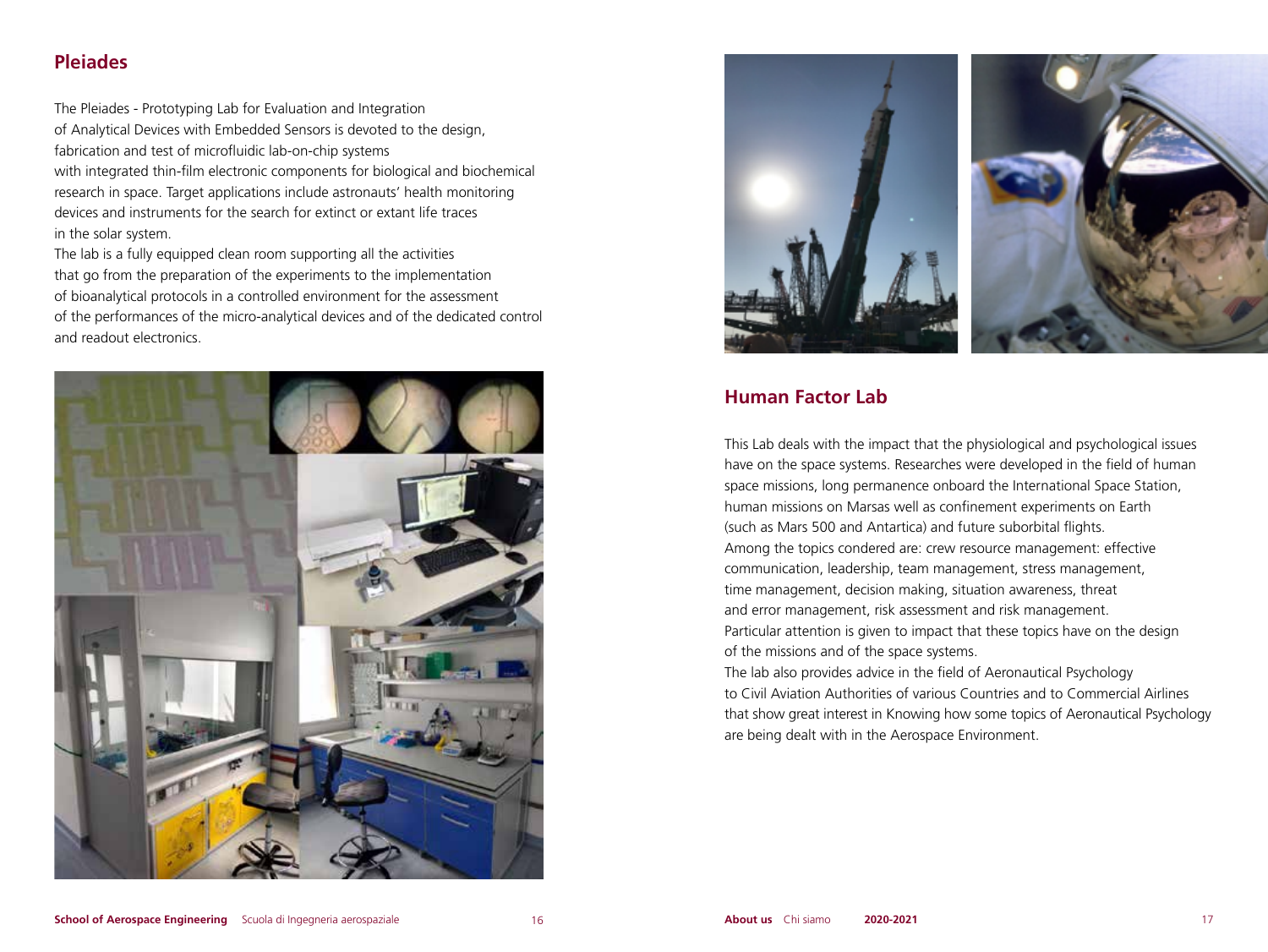# **The ground station**

All the satellites developed by the School are tracked by the SIA Ground Station that provides the RF communication with the spacecraft.

The SIA Ground Station ensures the uplink of telecommands both in VHF and UHF bands and the collection of telemetry and low bit-rate payload data in the same bands while, for higher data rates, an S-band section is available. The Ground Station hardware includes a Yagi Uda UHF-VHF antenna system with low noise preamplifier, an S-band antenna with a 4-meter dish, an ICOM910 radio, a SYMEK TNC and a YAESU G232B rotor controller. The Ground Station is currently actively used to operate the Tigrisat satellite which is the last satellite launched by the School in June 2014. The ground station equipment is also used for testing the satellite communication subsystems on ground.